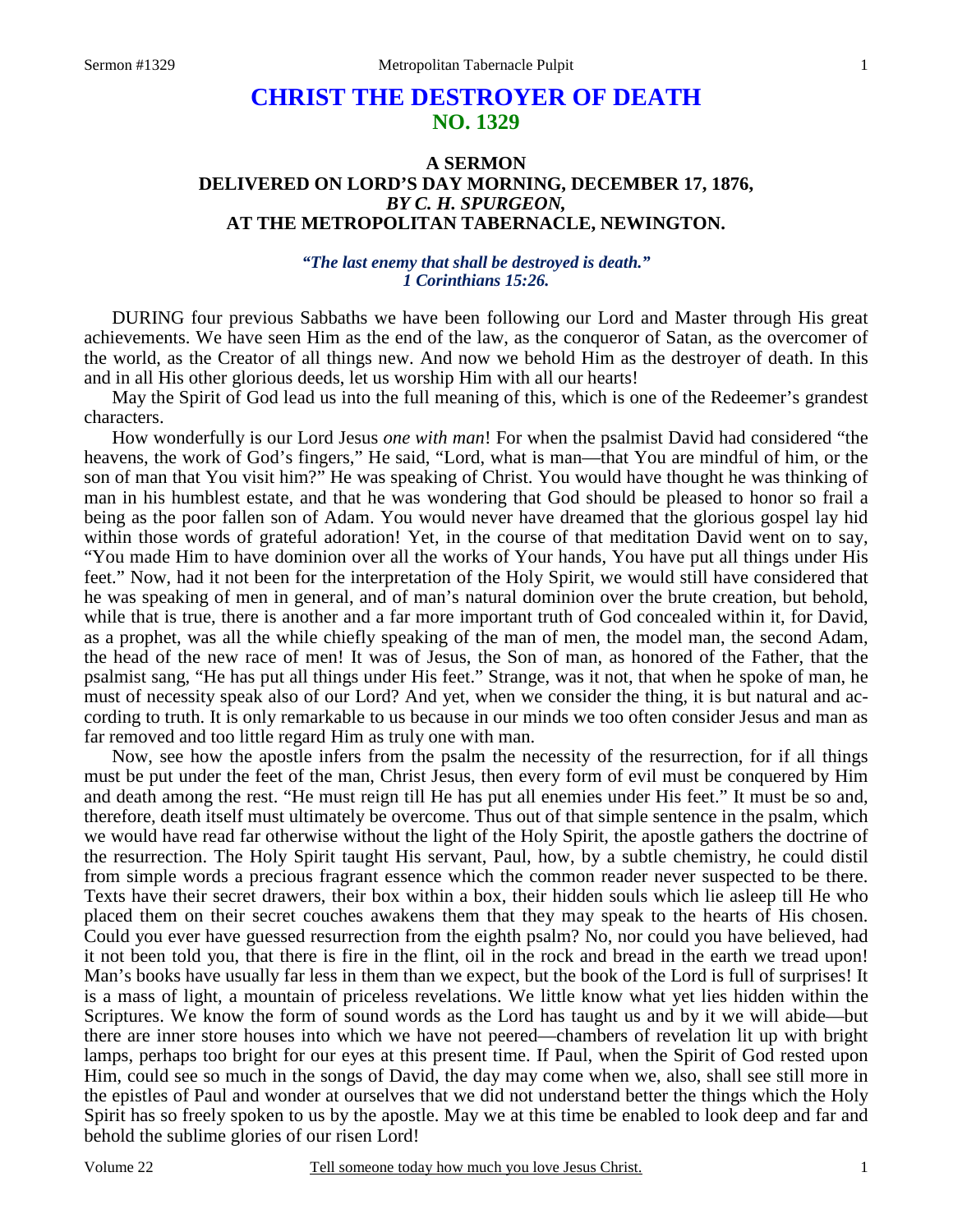To the text, itself, then—*death is an enemy; death is an enemy to be destroyed; death is an enemy to be destroyed last—*"the last enemy that shall be destroyed is death."

**I.** DEATH AN ENEMY. *It was so born*, even as Haman the Agagite was the enemy of Israel by his descent. Death is the child of our direst foe, for, "sin, when it is finished, brings forth death." "Sin entered into the world and death by sin." Now, that which is distinctly the fruit of transgression cannot be other than an enemy of man. Death was introduced into the world on that gloomy day which saw our fall and he that had the power of it is our arch enemy and betrayer, the devil—from both of which facts we must regard death as the manifest enemy of man. Death is an alien in this world. It did not enter into the original design of the unfallen creation, but its intrusion mars and spoils the whole. It is no part of the Great Shepherd's flock, but it is a wolf which comes to kill and to destroy. Geology tells us that there was death among the various forms of life from the first ages of the globe's history, even when as yet the world was not fitted up as the dwelling of man. This I can believe and still regard death as the result of sin. If it can be proved that there is such an organic unity between man and the lower animals that they would not have died if Adam had not sinned, then I see in those deaths before Adam the antecedent consequences of a sin which was then uncommitted. If by the merits of Jesus there was salvation *before* He had offered His atoning sacrifice, I do not find it hard to conceive that the foreseen demerits of sin may have cast the shadow of death over the long ages which came before man's transgression. Of that we know little, nor is it important that we should, but certain is it that as far as this present creation is concerned, death is not God's invited guest but an intruder whose presence mars the feast. Man, in his folly, welcomed Satan and sin when they forced their way into the high festival of Paradise, but he never welcomed death. Even his blind eyes could see in that skeleton form a cruel foe! As the lion to the herds of the plain, as the scythe to the sowers of the field, as the wind to the sere leaves of the forest, such is death to the sons of men. They fear him by an inward instinct because their conscience tells them that he is the child of their sin.

 Death is well called an enemy for *it does an enemy's work* towards us. For what purpose does an enemy come but to root up and to pull down and to destroy? Death tears in pieces that comely handiwork of God, the fabric of the human body, so marvelously worked by the fingers of divine skill. Casting this rich embroidery into the grave among the armies of the worms, to its fierce soldiery, death divides "to everyone a prey of many colors, of many colors of needlework"—and they ruthlessly tear in pieces the spoil! This building of our manhood is a house fair to look upon, but death, the destroyer, darkens its windows, shakes its pillars, closes its doors and causes the sound of the grinding to cease. Then the daughters of music are brought low and the strong men bow themselves. This vandal spares no work of life, however full of wisdom or beauty, for it looses the silver cord and breaks the golden bowl. Lo, at the fountain, the costly pitcher is utterly broken and at the cistern the well-worked wheel is dashed in pieces! Death is a fierce invader of the realms of life, and where he goes he fells every good tree, stops all wells of water and mars every good piece of land with stones. See a man when death has worked his will upon him—what a ruin he is! How is his beauty turned to ashes and his comeliness to corruption! Surely an enemy has done this!

 Look, my brothers and sisters, at the course of death throughout all ages and in all lands. What field is there without its grave? What city without its cemetery? Where can we go to find no sepulchers? As the sandy shore is covered with the traces of the worm, so are you, O earth, covered with those grassgrown hillocks beneath which sleep the departed generations of men! And you, O sea, even you are not without your dead! As if the earth were all too full of corpses and they jostled each other in their crowded sepulchers, even into your caverns, O mighty main, the bodies of the dead are cast! Your waves must become defiled with the carcasses of men, and on your floor must lie the bones of the slain! Our enemy, death, has marched, as it were, with sword and fire ravaging the human race. Neither Goth, nor Hun, nor Tartar could have slain so universally all that breathed, for death has allowed none to escape! Everywhere he has withered household joys and created sorrow and sighs! In all lands where the sun is seen, he has blinded men's eyes with weeping. The tear of the bereaved, the wail of the widow and the moan of the orphan—these have been death's music of war and he has found, therein, a song of victory!

 The greatest conquerors have only been death's executioners, journeymen butchers working in his shambles. War is nothing better than death holding carnival and devouring his prey a little more in haste than is his common way. *Death has done the work of an enemy to those of us who have as yet escaped*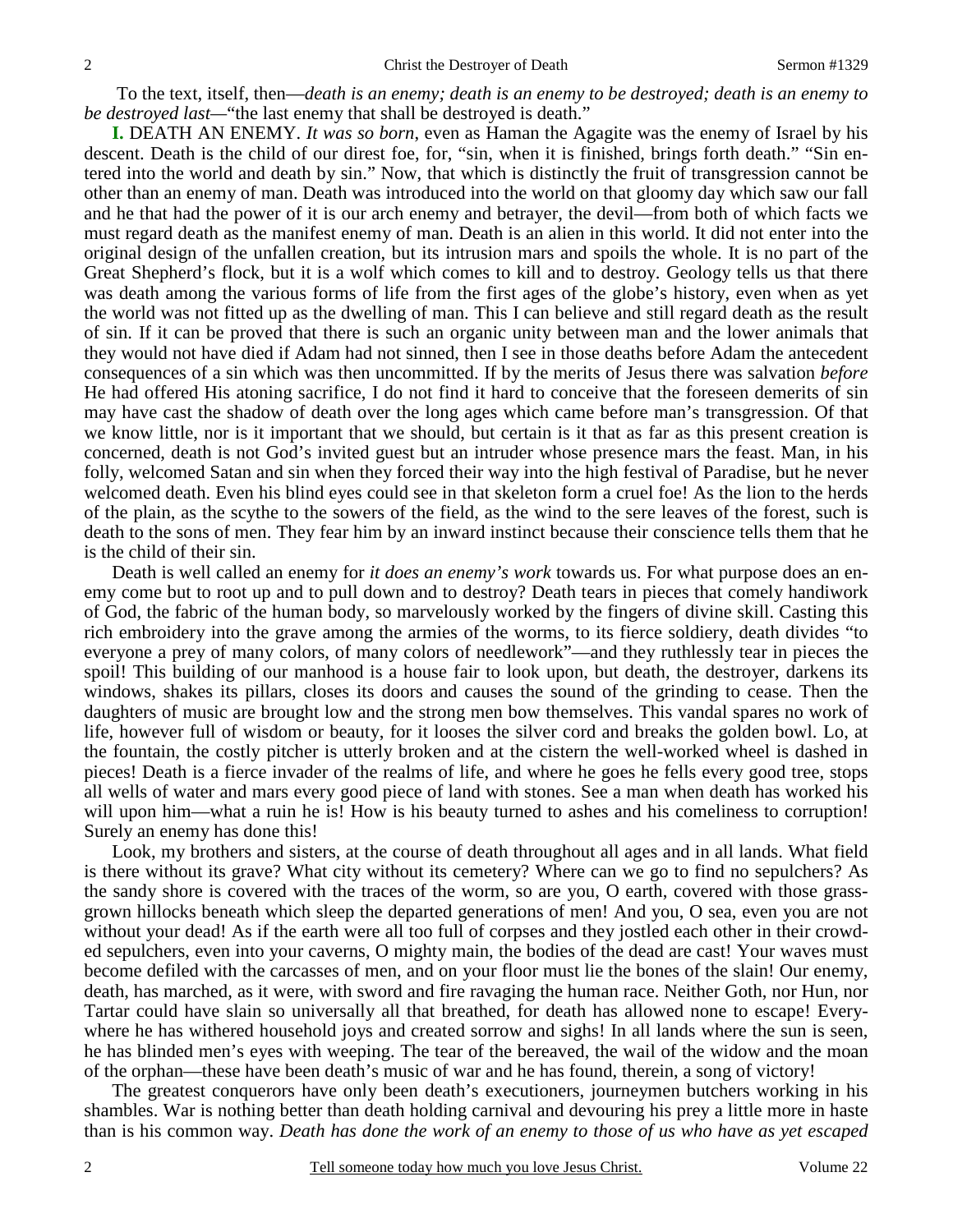*his arrows*. Those who have lately stood around a new grave and buried half their hearts can tell you what an enemy death is. It takes the friend from our side and the child from our bosom, neither does it care for our crying. He has fallen who was the pillar of the household. She has been snatched away who was the brightness of the hearth! The little one is torn out of its mother's bosom though its loss almost breaks her heartstrings—and the blooming youth is taken from his father's side though the parent's fondest hopes are thereby crushed. Death has no pity for the young and no mercy for the old! He pays no regard to the good or to the beautiful! His scythe cuts down sweet flowers and noxious weeds with equal readiness! He comes into our garden, tramples down our lilies and scatters our roses on the ground! Yes, even the most modest flowers planted in the corner, and hiding their beauty beneath the leaves that they may blush unseen—death spies out even these! He cares nothing for their fragrance, but withers them with his burning breath. He is your enemy, indeed, you fatherless child, left for the pitiless storm of a cruel world to beat upon with none to shelter you! He is your enemy, O widow, for the light of your life is gone and the desire of your eyes has been removed with a stroke. He is your enemy, husband, for your house is desolate and your little children cry for their mother of whom death has robbed you.

 He is the enemy of us all, for what head of a family among us has not had to say to him, "You have bereaved me again and again!" Especially is death an enemy to the living when he invades God's house and causes the prophet and the priest to be numbered with the dead. The Church mourns when her most useful ministers are struck down, when the watchful eye is closed in darkness and the instructive tongue is mute. Yet how often does death thus war against us! The earnest, the active, the indefatigable are taken away; those mightiest in prayer; those most affectionate in heart. Those most exemplary in life these are cut down in the midst of their labors, leaving behind them a church which needs them more than tongue can tell. If the Lord does but threaten to permit death to seize a beloved pastor, the souls of his people are full of grief, and they view death as their worst foe, while they plead with the Lord and entreat Him to bid their minister live.

 Even *those who die* may well count death to be their enemy—I mean not *now* that they have risen to their seats and, as disembodied spirits, behold the King in His beauty—but earlier while death was approaching them. He seemed to their trembling flesh to be a foe, for it is not in nature, except in moments of extreme pain or aberration of mind, or of excessive expectation of glory, for us to be in love with death. It was wise of our Creator so to constitute us that the soul loves the body and the body loves the soul, and they desire to dwell together as long as they may, else had there been no care for selfpreservation and suicide would have destroyed the race—

> *"For who would bear the whips and scorns of time, The oppressor's wrong, the proud men's contumely, When he himself might his quietus make With a bare knife?"*

It is a first law of our nature that skin for skin, yes, all that a man has, will he give for his life, and thus we are nerved to struggle for existence and to avoid that which would destroy us. This useful instinct renders death an enemy, but it also aids in keeping us from that crime of all crimes—the surest of damnation if a man commits it willfully and in his sound mind! I mean the crime of self-murder.

 When death comes, even to the good man, he comes as an enemy, for he is attended by such terrible heralds and grim outriders as do greatly scare us—

> *"Fever with brow of fire. Consumption with palsy, Half-warmed with life, And half a clay-cold lump; Joint-torturing gout, And ever-gnawing rheum; Convulsion wild; Swollen dropsy; panting asthma; Apoplexy full gorged."*

None of these add a particle of beauty to the aspect of death. He comes with pains and griefs. He comes with sighs and tears. Clouds and darkness are round about him. An atmosphere laden with dust oppresses those whom he approaches and a cold wind chills them even to the marrow. He rides on the pale horse and where his steed sets its foot the land becomes a desert. By the footstep of that terrible steed,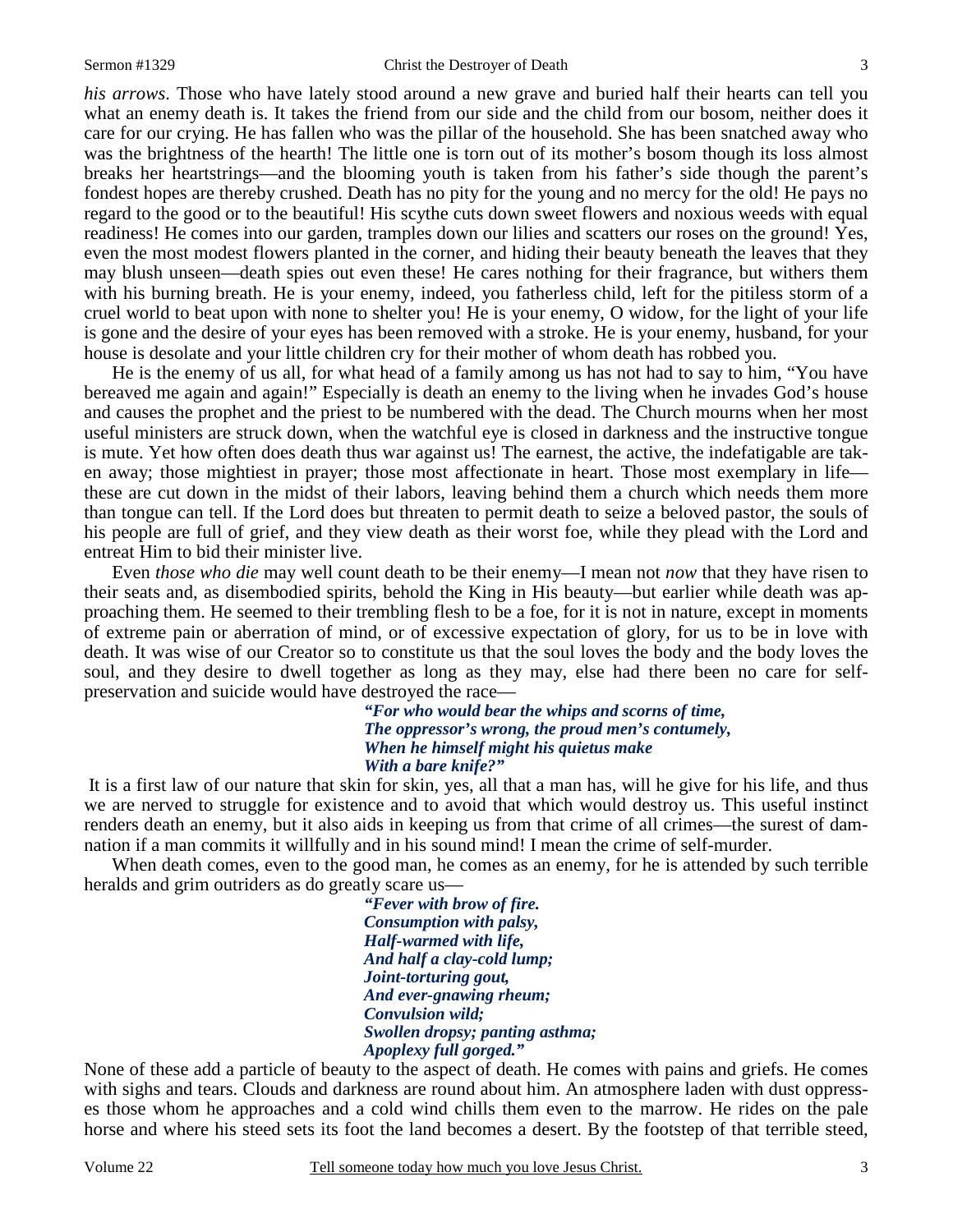the worm is awakened to gnaw the slain! When we forget other grand truths of God and only remember these dreadful things, death is the king of terrors to us. Hearts are sickened, and reins are loosened because of him.

 But, indeed, he is an enemy, for what does he come to do to our body? I know he does that which ultimately leads to its betterness, but still, it is that which, in itself, and for the present, is not joyous, but grievous. He comes to take the light from the eyes, the hearing from the ears, the speech from the tongue, the activity from the hand and the thought from the brain. He comes to transform a living man into a mass of putrefaction—to degrade the beloved form of brother and friend to such a condition of corruption that Affection, itself, cries out, "Bury my dead out of my sight." Death, you child of sin, Christ has transformed you marvelously, but in yourself you are an enemy before whom flesh and blood tremble, for they know that you are the murderer of all born of woman, whose thirst for human prey the blood of nations cannot slake!

 If you think for a few moments of this enemy, you will observe some of his points of character. He is the common foe of all God's people and the enemy of all men—for however some have been persuaded that they should not die—yet is there no discharge in this war. And if in this conscription a man escapes the ballot many and many a year till his gray beard seems to defy the winter's hardest frost, yet the man of iron yields at last! It is appointed unto all men once to die. The strongest man has no elixir of eternal life to renew his youth amid the decays of age. Nor has the wealthiest prince a price with which to bribe destruction. To the grave must you descend, O crowned monarch, for scepters and shovels are akin! To the sepulcher must you go down, O mighty man of valor, for sword and spade are of like metal! The prince is brother to the worm, and must dwell in the same house. Of our whole race it is true, "Dust you are, and unto dust shall you return."

 Death is also a *subtle* foe, lurking everywhere, even in the most harmless things. Who can tell where death has not prepared his ambush? He meets us both at home and abroad. At the table he assails men in their food, and at the fountain he poisons their drink. He waylays us in the streets and he seizes us in our beds. He rides on the storm at sea and he walks with us when we are on our way upon solid land. Where can we fly to escape from you, O death, for from the summit of the Alps men have fallen to their graves and in the deep places of the earth where the miner goes down to find the precious ore, there have you sacrificed many a hecatomb of precious lives! Death is a subtle foe and with noiseless footsteps follows close at our heels when least we think of him.

 He is an enemy whom *none of us will be able to avoid*, take what by-paths we may, nor can we escape from him when our hour is come. Into this fowler's nets, like the birds, we shall all fly! In his great seine must all the fishes of the great sea of life be taken when their day is come. As surely as the sun sets, or as the midnight stars at length descend beneath the horizon, or as the waves sink back into the sea, or as the bubble bursts, so must we all, sooner or later, come to our end and disappear from earth to be known no more among the living.

*Sudden*, too, full often, are the assaults of this enemy—

*"Leaves have their time to fall, And flowers to wither at the north wind's breath, And stars to set—but all, You have all seasons for your own, O death!"* 

Such things have happened as for men to die without an instant's notice. With a psalm upon their lips they have passed away! Or engaged in their daily business, they have been summoned to give in their account. We have heard of one who, when the morning paper brought him news that a friend in business had died, was drawing on his boots to go to his counting-house and observed with a laugh that as far as he was concerned, he was so busy he had no time to die. Yet, before the words were finished, he fell forward and was a corpse. Sudden deaths are not so uncommon as to be marvels if we dwell in the center of a large circle of mankind. This is death—a foe not to be despised or trifled with! Let us remember all his characteristics and we shall not be inclined to think lightly of the grim enemy whom our glorious Redeemer has destroyed.

**II.** Secondly, let us remember that death is AN ENEMY TO BE DESTROYED. Remember that our Lord Jesus Christ has already worked a great victory upon death so that He has delivered us from lifelong bondage through its fear. He has not yet *destroyed death*, but He has gone very near to it, for we are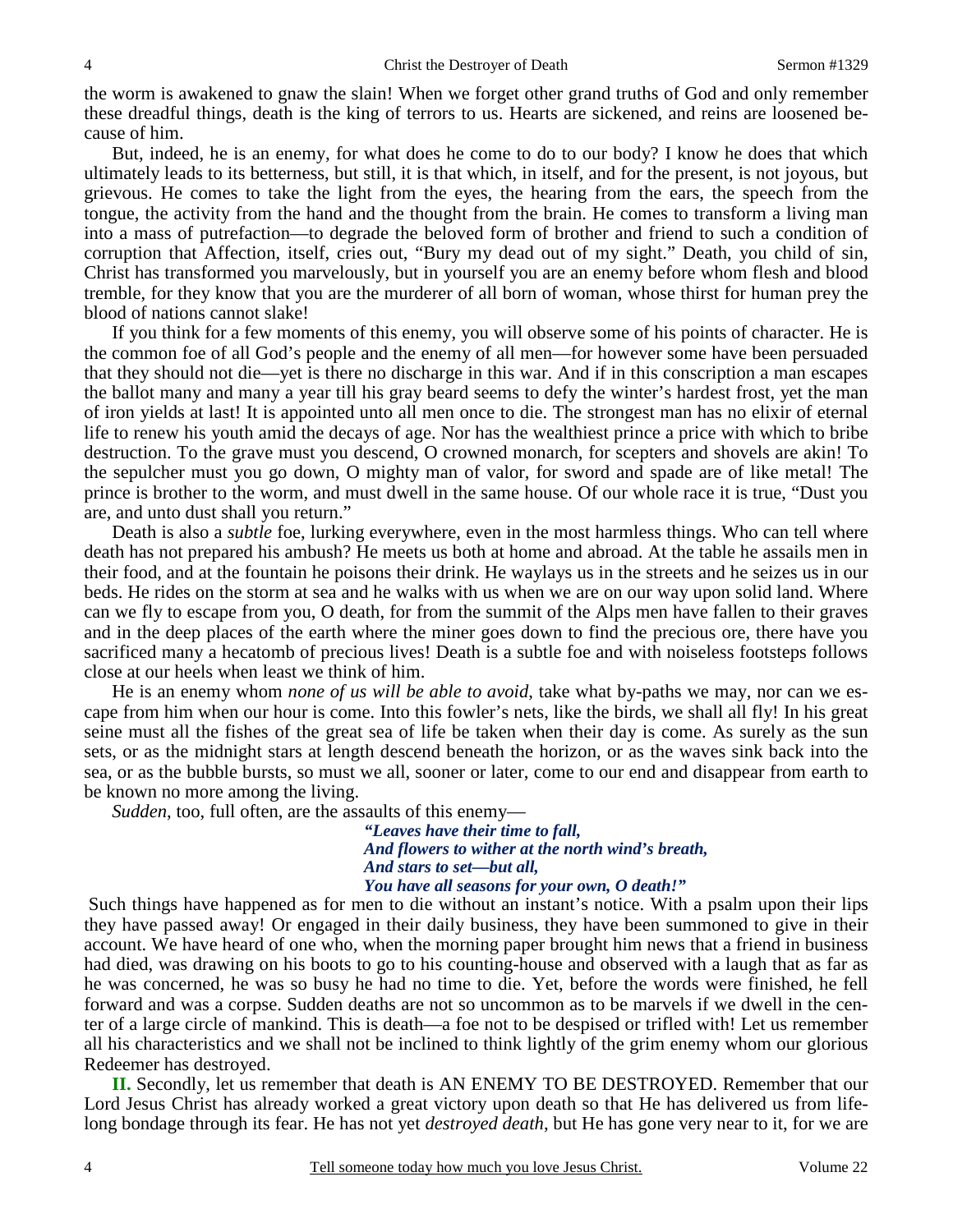told that He has "abolished death and has brought life and immortality to light through the gospel." This surely must come very near to having destroyed death altogether.

 In the first place, our Lord has subdued death in the very worst sense by having delivered His people from spiritual death. "And you has He quickened who were dead in trespasses and sins." Once you had no divine life whatever, but the death of original depravity remained upon you and so you were dead to all divine and spiritual things. But now, beloved, the Spirit of God, even He that raised up Jesus Christ from the dead, has raised *you* up into newness of life, and you have become new creatures in Christ Jesus! In this sense death has been subdued.

 Our Lord, in His lifetime, also conquered death by restoring certain individuals to life. There were three memorable cases in which, at His bidding, the last enemy resigned his prey. Our Lord went into the ruler's house and saw the little girl who had lately fallen asleep in death, around whom they wept and lamented. He heard their scornful laughter when He said, "She is not dead but sleeps," and He put them all out and said to her, "Maid, arise!" Then was the spoiler spoiled and the dungeon door set open! He stopped the funeral procession at the gates of Nain, from where they were carrying forth a young man, "the only son of his mother, and she was a widow," and He said "Young man, I say unto you, arise." When that young man sat up, and our Lord delivered him to his mother, then, again, was the prey taken from the mighty! Chief of all, when Lazarus had laid in the grave so long that his sister said, "Lord, by this time He stinks," when, in obedience to the word, "Lazarus come forth!" forth came the raised one with his grave clothes still about him, but yet really quickened, then was death seen to be subservient to the Son of man! "Loose him and let him go," said the conquering Christ, and death's bonds were removed, for the lawful captive was delivered! When at the Redeemer's resurrection many of the saints arose and came out of their graves into the holy city, then was the crucified Lord proclaimed to be victorious over death and the grave.

 Still, brothers and sisters, these were but preliminary skirmishes and mere foreshadows of the grand victory by which death was overthrown. The real triumph was achieved upon the cross—

> *"He hell in hell laid low Made sin, He sin overthrew: Bowed to the grave, destroyed it so, And death, by dying, slew."*

When Christ died He suffered the penalty of death on the behalf of all His people and, therefore, no believer now dies by way of punishment for sin, since we cannot dream that a righteous God would twice exact the penalty for one offense! Death, since Jesus died, is not a penal infliction upon the children of God! As such He has abolished it and it can never be enforced. Why do the saints die, then? Why, because their bodies must be changed before they can enter heaven. "Flesh and blood," as they are, "cannot inherit the kingdom of God." A divine change must take place upon the body before it will be fit for incorruption and glory! And death and the grave are, as it were, the refining pot and the furnace by means of which the body is made ready for its future bliss. Death, it is true you are not yet destroyed, but our living Redeemer has so changed you that you are no longer death, but something other them your name! Saints do not die now, but they are dissolved and depart. Death is the loosing of the cable that the boat may freely sail to the fair havens! Death is the fiery chariot in which we ascend to God! It is the gentle voice of the Great King who comes into His banqueting hall, and says, "Friend, come up higher." Behold, on eagle's wings we mount! We fly, far from this land of mist and clouds, into the eternal serenity and brilliance of God's own house above! Yes, our Lord has abolished death! The sting of death is sin and our great Substitute has taken that sting away by His great sacrifice! Death without a sting abides among the people of God, and it so little harms them, that to them, "it is not death to die."

 Further, Christ vanquished death and thoroughly overcame him when He rose. What a temptation one has to paint a picture of the resurrection, but I will not be led aside to attempt more than a few touches. When our great Champion awoke from His brief sleep of death and found Himself in the withdrawing room of the grave, He quietly proceeded to put off the garments of the tomb. How leisurely He proceeded! He folded up the napkin and placed it by itself, that those who lose their friends might wipe their eyes. And then He took off the winding sheet and laid the grave clothes by themselves that they might be there when His saints come there, so that the chamber might be well furnished and the bed ready sheeted and prepared for their rest. The sepulcher is no longer an empty vault, a dreary morgue,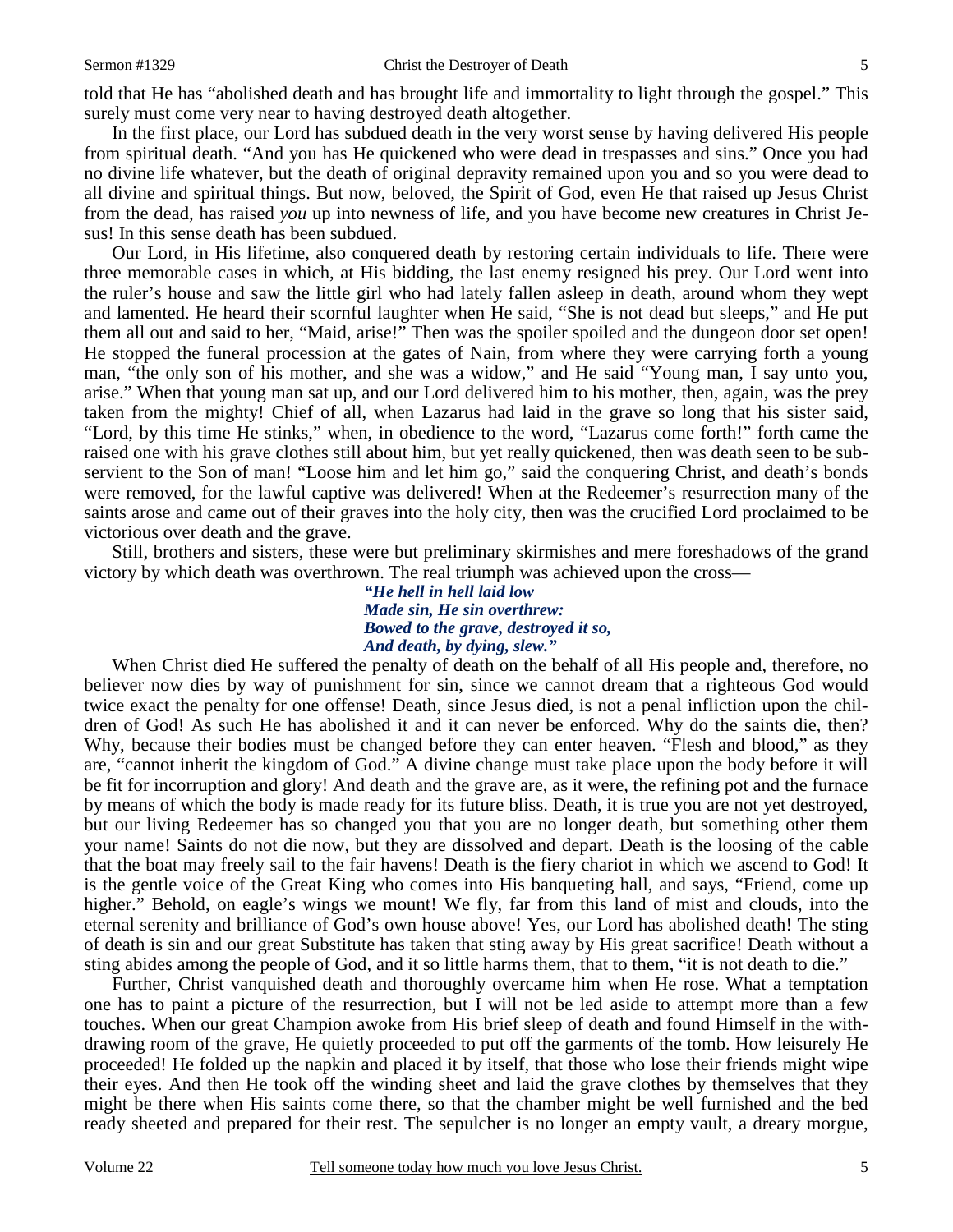but a chamber of rest, a dormitory furnished and prepared, hung with the drapes which Christ, Himself has bequeathed! It is now no more, a damp, dark, dreary prison—Jesus has changed all that—

# *"'Tis now a cell where angels use,*

*To come and go with heavenly news."* 

 The angel from heaven rolled away the stone from our Lord's sepulcher and let in the fresh air and light again upon our Lord—and He stepped out more than a conqueror! Death had fled. The grave had capitulated—

> *"Lives again our glorious King! Where, O death, is now your sting? Once He died our souls to save; Where's your victory, boasting grave?"*

 Well, brothers and sisters, as surely as Christ rose, so did He guarantee an absolute certainty the resurrection of all His saints into a glorious life for their bodies, the life of their souls never having paused even for a moment! In this He conquered death! And since that memorable victory, every day Christ is overcoming death, for He gives His Spirit to His saints and having that Spirit within them they meet the last enemy without alarm. Often they confront him with songs. Perhaps more frequently they face him with calm countenance and fall asleep with peace. I will not fear you, death, why should I? You look like a dragon, but your sting is gone! Your teeth are broken, oh old lion, why should I fear you? I know you are no more able to destroy me, but you are sent as a messenger to conduct me to the golden gate wherein I shall enter and see my Savior's unveiled face forever! Expiring saints have often said that their last beds have been the best they have ever slept upon. Many of them have inquired—

### *"Tell me, my soul, can this be death?"*

To die has been so different a thing from what they expected it to be, so easy and so joyous! They have been so unloaded of all care, have felt so relieved instead of burdened, that they have wondered whether this could be the monster they had been so afraid of all their days! They find it a pin's prick, whereas they feared it would prove a sword thrust! It is the shutting of the eyes on earth and the opening of them in heaven, whereas they thought it would have been a stretching upon the rack, or a dreary passage through a dismal region of gloom and dread! Beloved, our exalted Lord has overcome death in all these ways.

 But now, observe, that this is not the text—the text speaks of something yet *to be done*. The last enemy that shall be destroyed is death, so that death, in the sense meant by the text, is not destroyed yet. He is to be destroyed, and how will that be?

 Well, I take it he will be destroyed in the sense, first, that at the coming of Christ, those who are alive and remain shall not see death! They shall be changed—there must be a change, even to the living, before they can inherit eternal life, but they shall not actually die. Do not envy them, for they will have no preference beyond those that sleep. Rather do I think theirs to be the inferior lot of the two in some respects. But they will not know death—the multitude of the Lord's own who are alive at His coming will pass into glory without needing to die. Thus death, as far as they are concerned, will be destroyed.

 But the sleeping ones, the myriads who have left their flesh and bones to mold back to earth, death shall be destroyed even as to them, for when the trumpet sounds they shall rise from the tomb! The resurrection is like destruction of death! We never taught, nor believed, nor thought that every particle of every body that was put into the grave would come to its fellow and that the absolutely identical *material* would rise—but we do say that the identical *body* will be raised and that as surely as there comes out of the ground the seed that was put into it, though in very different guise, for it comes not forth as a seed but as a flower—so surely shall the same body rise again! The same material is not necessary, but there shall come out of the grave, yes, come out of the earth if it never saw a grave, or come out of the sea if devoured by monsters—that same body for true identity which was inhabited by the soul while here below. Was it not so with our Lord? Then so shall it be with His people! And then shall be brought to pass the saying that is written, "Death is swallowed up in victory. O death, where is your sting! O grave where is your victory!"

 There will be this feature in our Lord's victory, that death will be fully destroyed because those who rise will not be one whit the worse for having died! I believe, concerning those new bodies, that there will be no trace upon them of the feebleness of old age. None of the mark of long and wearying sick-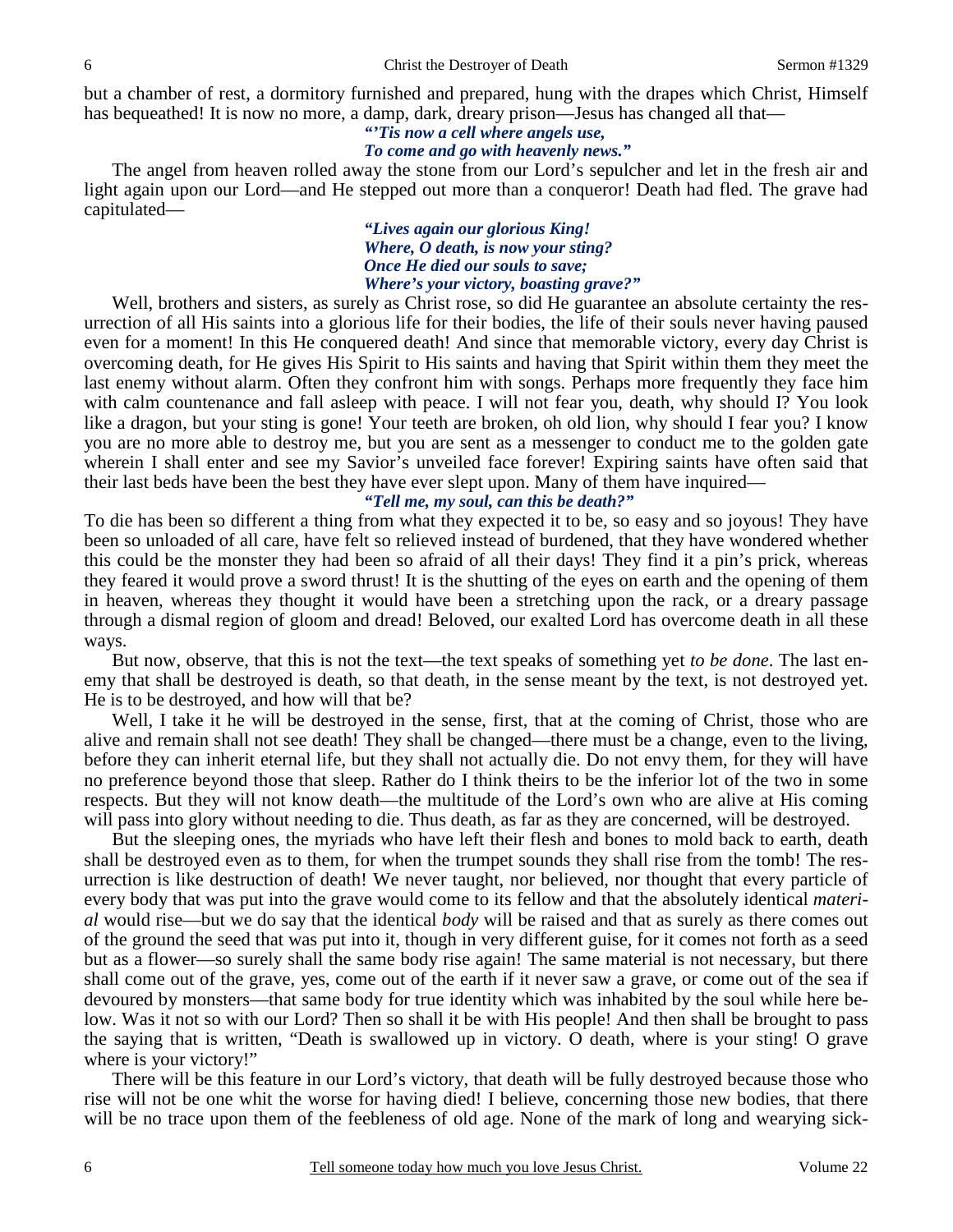7

ness, none of the scars of martyrdom! death shall not have left his mark upon them at all, except it is some glory mark which shall be to their honor, like the scars in the flesh of the Well-beloved which are His chief beauty, even now, in the eyes of those for whom His hands and feet were pierced! In this sense death shall be destroyed because he shall have done no damage to the saints at all—the very trace of decay shall have been swept away from the redeemed.

 And then, finally, there shall, after this trumpet of the Lord, be no *more death*, neither sorrow, nor crying, for the former things will have passed away. "Christ, being raised from the dead dies no more, death has no more dominion over Him." And so the quickened ones, His own redeemed, they, too, shall die no more. Oh dreadful, dreadful supposition, that they should ever have to undergo temptation or pain or death a second time! It cannot be. "Because I live," says Christ, "they shall live, also." Yet the doctrine of the natural immortality of the soul, having been given up by some, certain of them have felt obliged to give up with the eternity of future punishment the eternity of future bliss—and assuredly, as far as some great proof texts are concerned, they stand or fall together! "These shall go away into everlasting punishment, and the righteous into life eternal." If the one state is short, so must the other be! Whatever the adjective means in the one case it means in the other! To us, the word means endless duration in both cases—and we look forward to a bliss which shall never know end or duration! Then in the tearless, sorrowless, graveless country, death shall be utterly destroyed.

**III.** And now last of all, and the word, "last," sounds fitly in this case, DEATH IS TO BE DE-STROYED LAST. Because he came in last, he must go out last. Death was not the first of our foes. First came the devil, then sin, then death. Death is not the worst of enemies. Death is an enemy, but he is much to be preferred to our other adversaries. It would be better to die a thousand times than to sin. To be tried by death is nothing compared with being tempted by the Satan! The mere physical pains connected with dissolution are comparative trifles compared with the hideous grief which is caused by sin and the burden which a sense of guilt causes to the soul. No, death is but a secondary mischief compared with the defilement of sin. Let the great enemies go down first! Smite the shepherd and the sheep will be scattered. Let sin and Satan, the lord of all these evils, be smitten first and death may well be left to the last.

 Notice that death is the last enemy to each individual Christian and the last to be destroyed. Well now, if the word of God says he is the last, I need to remind you of a little piece of practical wisdom leave him to be the last. Brother, do not dispute the appointed order, but let the last be last! I have known a brother wanting to vanquish death long before he died. But, brother, you do not need dying grace till dying moments! What would be the good of dying grace while you are yet alive? A boat will only be necessary when you reach a river. Ask for *living* grace, and glorify Christ and *then* you shall have dying grace when dying time comes! Your enemy is going to be destroyed, but not today. There is a great host of enemies to be fought today—and you may be content to let this one alone for a while! This enemy will be destroyed, but of the times and the seasons we are in ignorance—our wisdom is to be good soldiers of Jesus Christ as the duty of every day requires. Take your trials as they come, brother! As the enemies march up, slay them, rank upon rank! But if you fail, in the name of God, to smite the front ranks, and say, "No, I am only afraid of the rear rank," then you are playing the fool! Leave the final shock of arms till the last adversary advances! Meanwhile, hold your place in the conflict. God will, in due time, help you to overcome your last enemy, but meanwhile see to it that you overcome the world, the flesh and the devil! If you live well, you will die well. That same Covenant in which the Lord Jesus gave you life contains, also the grant of death, for, "All things are yours, whether things present or things to come, or life or death, all are yours, and you are Christ's, and Christ is God's."

 Why is death left to the last? Well, I think it is because Christ can make much use of him. The last enemy that shall be destroyed is death, because death is of great service before he is destroyed. Oh, what lessons some of us have learned from death! "Our dying friends come o'er us like a cloud to dampen our brainless ardors," to make us feel that these poor fleeting toys are not worth living for! They remind us that as others pass away so must we, also, be gone—and thus they help to make us let loose of this world and urge us to take wing and mount towards the world to come! There are, perhaps, no sermons like the deaths which have happened in our households—the departure of our beloved friends have been to us solemn discourses of divine Wisdom which our heart could not help hearing. So Christ has spared death to make him a preacher to His saints.